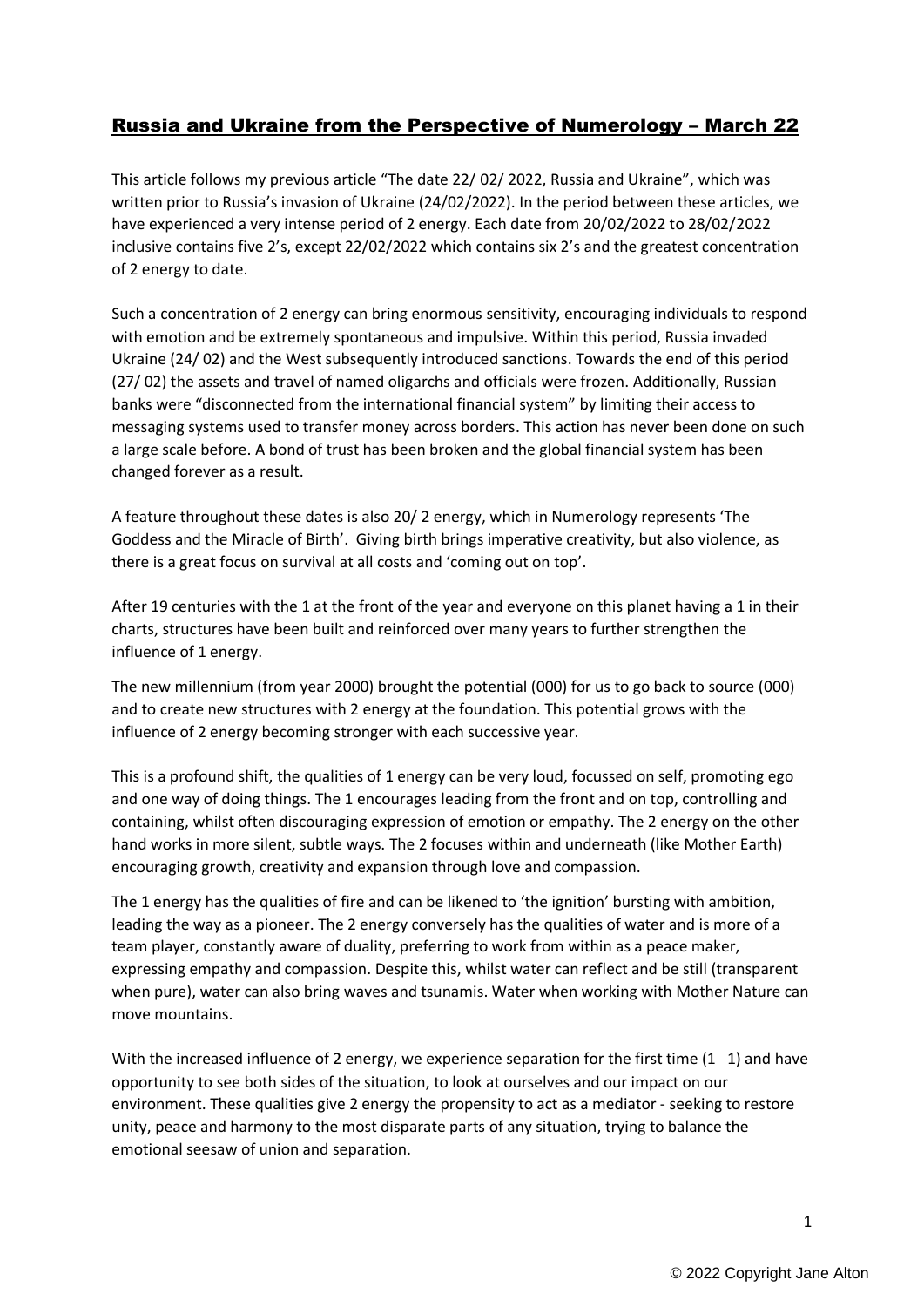With this shift, many leaders (most of whom have benefitted from existing structures) are becoming increasingly aware that they have a new type of voter. Many of these leaders have learnt that if they wish to successfully engage with their new voters' they must adjust their approach and communications accordingly. Currently anyone aged up to 22 may be strongly influenced by 2 energy and as well as being able to vote are often very 'tech savvy'. The 'snowflake generation' has come of age and is now more able to encourage new ways of thinking with their empathy and compassion. Their increasing influence means that collectively we can start to respond in new ways and find new solutions. This may result in our new collective responses bringing existing structures down so new structures can be built, new structures that better reflect and can accommodate the new thinking.

The impact of the 2 energy from 2000 to 2019 was gradual compared to its impact from the year 2020.

In the year 2020, we all experienced separation and isolation due to Covid. During this period we had the opportunity to look at ourselves and our actions with greater awareness and understanding (1 1). The Soul work for the year 2020 (20 + 2 = 22/ 4) represents the 'Master Builder' and can act as a wake-up call, encouraging potential new master builders to emerge. Leaders who are insightful and group centred, encouraging co-operation. Ideally mobilising us all to work for causes greater than individual benefit.

The Soul work for the year 2021 (20 + 2 + 1 = 23/ 5), builds upon our desire to build new structures, potentially encouraging creativity (3) and new thinking (5), all born of the 20/ 2.

The year 2022 further increases the prevalence of 2 energy, especially during February (2) 2022, as we move the furthest we have been so far from the influence of 1 energy. For the first time, 2 energy becomes the dominant energy, with all those up to the age of 21, the most strongly influenced.

The outer expression of the Soul work for the year 2022 (20 + 2 + 2 = 24/ 6), represents alchemy and the potential for new structures (4) to emerge from the watery depths of emotion (20/ 2) we may find ourselves plunged into. The date Russia invaded Ukraine (24/02/ 2022) has 24/ 6 as the starting point as well as 24/ 6, the Soul Work for that year, all in the same day. This potentially bringing to a head the desire for new structures and to break through existing limitations. This date also contains five 2's and can bring enormous sensitivities as well as confusion. The inner work to be done this year  $(2+0+2+2=6)$  encourages us all to take responsibility and embrace change, so a brave new world can emerge. Sacrifice may have been a pivotal theme of this day.

The first goal that comes from this date  $(24 + 2 = 26/ 8)$  represents 'Lord Karma'. This introduces great feelings of responsibility towards others and new higher concepts (6) which are born out of emotion (20/ 2). The 8 represents karma in Numerology and is the one number that has no end (on its side OO this number represents eternity). The 8 ultimately represents the changing of patterns that would otherwise go on forever, 'As Above, So Below'. The 8 illustrates the constant cycle of spirit or light going deep into matter or darkness, to re-emerge so eventually everything can be brought to the surface, to be looked at in the light of day.

8 represents re-evaluation and balance between spirit and matter because eventually the circles get smaller, as more is brought to the surface to be looked at and more light is taken into the dark. Ultimately 8 represents spirit and matter working together in harmony to regenerate and rebuild.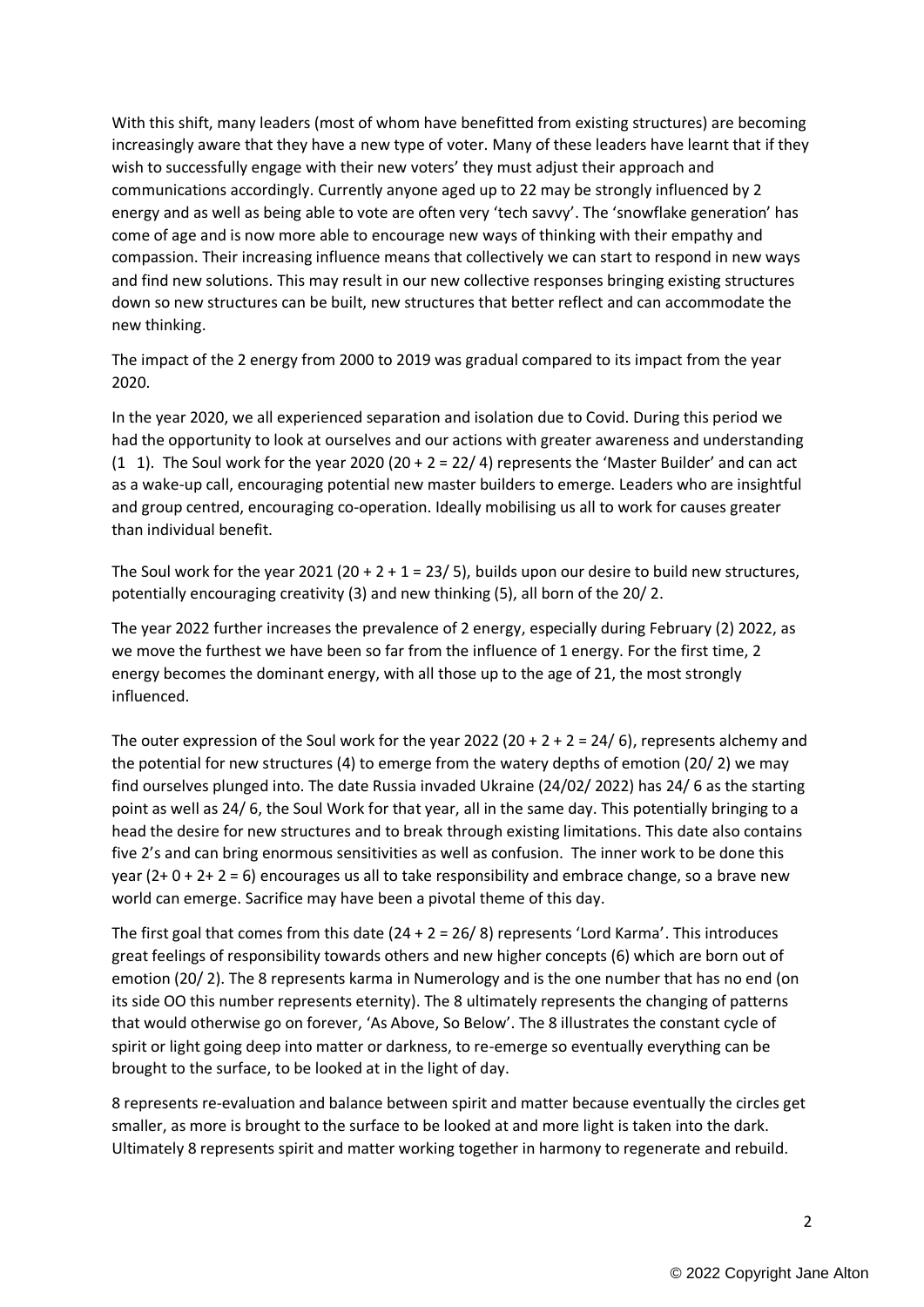The constant movement represented by the 8 also illustrates how we are forced into action, forced out of our comfort zones, forced to re-evaluate, forced to look at what is put before us, forced into the unknown and into the dark. When there is imbalance, this can be destructive. Eventually the 8 represents working with spirit to bring about change without harming anyone.



## **Looking at the bigger picture…**

| World War 1 began * 28 7 1914 - $28 + 7 + 19 + 14 = 68/14/5$    |                                          |  |
|-----------------------------------------------------------------|------------------------------------------|--|
| World War 2 began                                               | 01 9 1939 - 01 + 9 + 19 + 39 = $68/14/5$ |  |
| Russia Invaded Ukraine $24$ 2 2022 - 24 + 2 + 20 + 22 = 68/14/5 |                                          |  |

\* Using the assassination of the Austrian archduke Francis Ferdinand as a pretext to present Serbia with an unacceptable ultimatum, Austria-Hungary declared war on the Slavic country on this day in 1914, sparking World War I.

The Soul work for each of these years is about structure: -

The year 1914 (19 + 1 + 4 =  $24/$  6), new structures (4) emerge from the depths of emotion (20/ 2). The year 1939 (19 + 3 + 9 = 31/ $\frac{4}{1}$ ), will (1) to build something solid (4) with communication (30/3). The year 2022 (20 + 2 + 2 =  $24/$  6), new structures (4) emerge from the depths of emotion (20/ 2).

6**8**/ 1**4**/ 5 in numerology represents a significant re-evaluation (8) of existing concepts and responsibilities (60/ 6). This can represent leadership or those in power (10/ 1) trying to bring in new structures (4) and new belief systems with the intention of breaking through and finding freedom (5) despite the perceived limitations.

1**4**/ 5 in numerology represents 'The Messenger with the Power of the Word' and this energy can bring the potential to be obsessive, as well as very persuasive.

6**8**/ 1**4**/ 5 in this context ultimately represents the power of communication, to bring in new structures as well as new concepts or belief systems.

The influence of 6**8**/ 1**4**/ 5 energy here can bring a ruthless practicality as the 8 can be very direct in communication, forcing all involved into action and out of their comfort zones.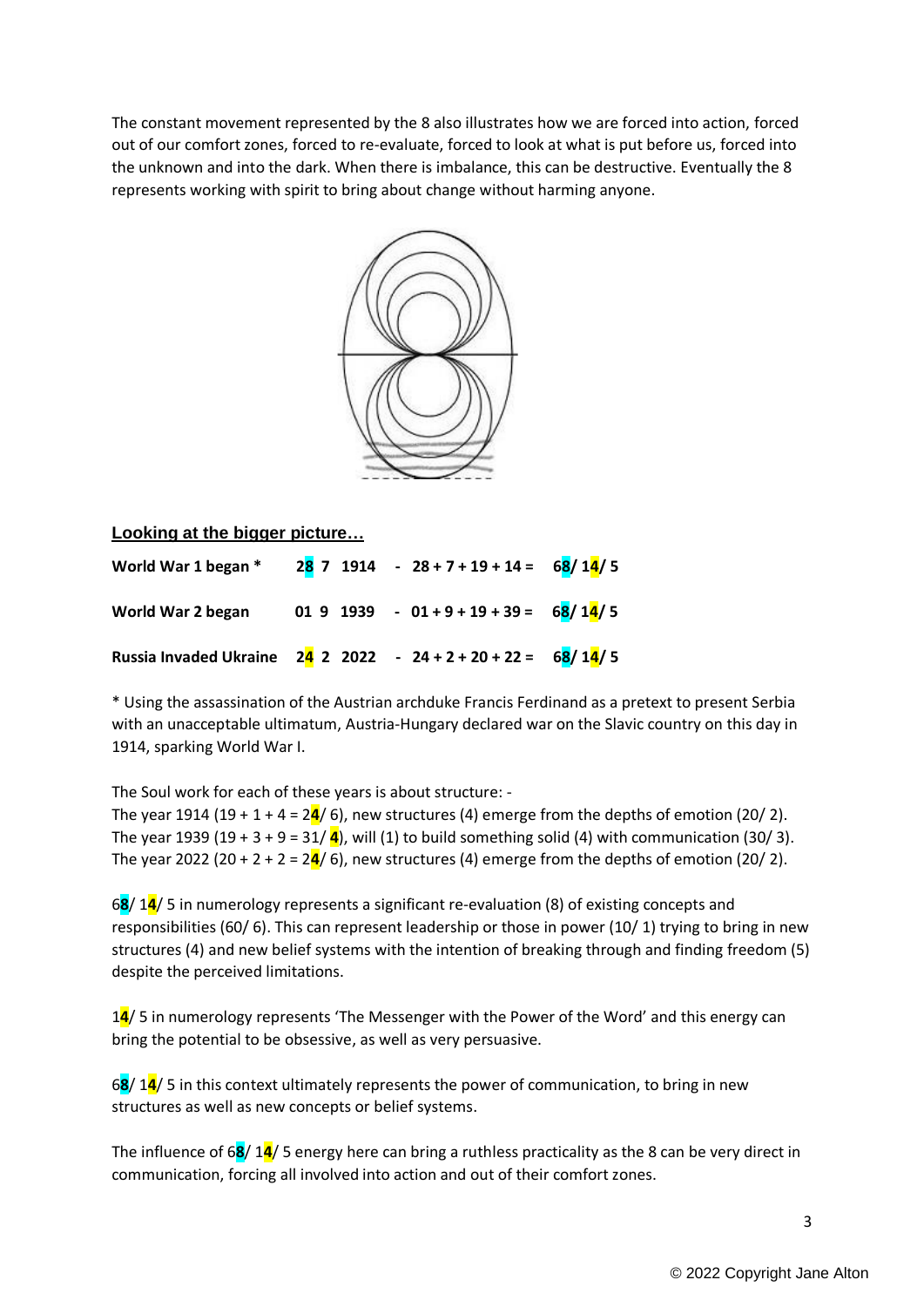'The Messengers with the Power of the Word' during World Wars 1 and 2 were primarily the male leaders of each nation (exemplifying 1 energy), with entertainers, newspapers and others of influence echoing and clarifying their message. Communication involved them repeating their message enough times and with such force, they created an 'illusion of truth'. Education and knowledge were available only to the privileged few. Those at the top were empowered by those below.

In the years following World War 2 (especially since 1980) we have seen a revolution regarding communication, with digital democratisation now empowering most western households and touching the lives of everyone. Whereas previously there was one message and few channels of communication, most western households now experience greater efficiency and access to information, other technologies as well as increased global connectivity. Mass circulation on a global scale is now possible and thanks to the internet, users of technology have all the knowledge they need at their fingertips. Technology and the internet have provided a platform to those who haven't had one before. The users of technology are now 'The Messengers with the power of the Word', they can choose who they want to be influenced by and the groups they want to be seen to belong to. Everyone has the potential to become an influencer and with lots of different sources and methods of communication available, users have a plethora of information and opinions to choose from. Indeed, during the isolation of 2020 many have also become more proficient at using technology and online communication.

New forms of emotional connection are also flowing from this new digital world. Where leaders were previously seen as separate and distant, successful influencers now actively encourage their followers and subscribers to engage with them. Emotional bonds are created and encouraged.

History has shown that the wise don't need power to influence. Those who have influenced the world most profoundly did not have great armies, wealth or status. Their power and influence came from them placing truth and their desire for freedom above all else. This has included Gandhi (who supported and empowered the 'untouchable caste'), Martin Luther King, Nelson Mandela and Desmond Tutu (who all supported and empowering the coloured community). Their followers knew they were with them in their shared struggle.

Space was created by these people for change to happen within a political structure.

In the year 2022, re-evaluation is required so that new structures can be built which encourage true freedom of expression, empowering everyone to respect all life, their own, the lives of those around them and the planet. Understandably there is huge resistance to the loss of the old structures and the old ways of leadership.

Putin, with his 'old style of communication' has become increasingly isolated. Russian youth in particular refuse to be silenced and thousands have been seen to be protesting even though the penalty is imprisonment.

Russian TV producer Marina Ovsyannikova held up a hand-written sign during Russia's most popular live TV news program, denouncing the war, she also shouted 'Stop the War'. In those 6 seconds she potentially had more influence than Putin. She was immediately taken into custody and there were fears that she would never be seen again. She was interrogated for 14 hours, then she had a court hearing and still faces possible criminal charges, but she has been released.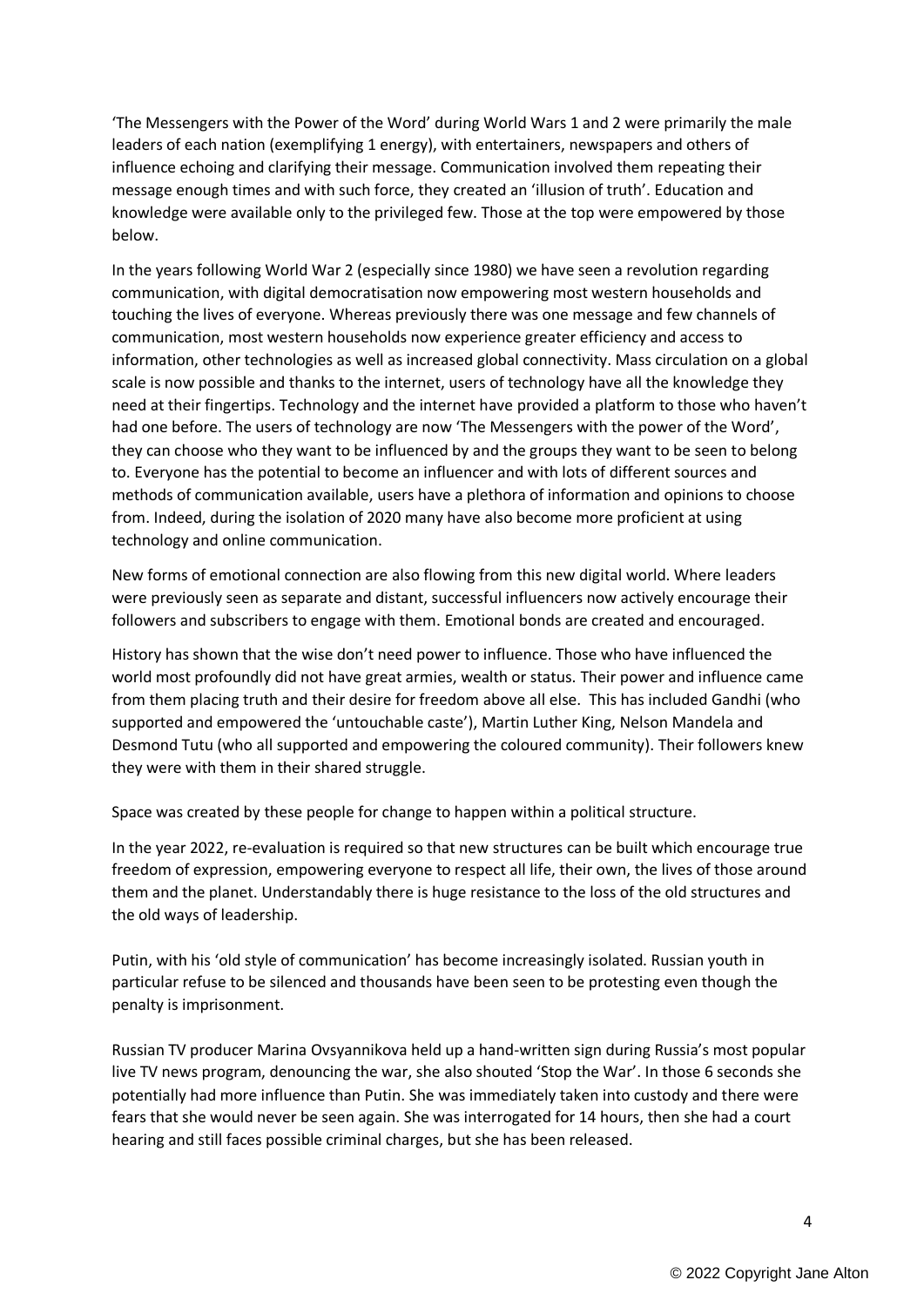This was very courageous; when leadership feels threatened and a leader is trying to regain power, authority and influence, it can be a very dangerous time.

 3 3 / 3 Soul Urge or Motivation **TRUST** 29 12 14/ 5 Personality

 **17/ 8** Overall Self Expression (OSE)

The word 'Trust' begins with 'T' the 20<sup>th</sup> letter and the motivation is effective creativity and communication (3).

'Trust' encourages communication and a desire for freedom despite the limitations (14/ 5). The OSE (17/ 8) encourages movement and re-evaluation (8) though connecting to the bigger picture as well as looking within (7) to get to the bottom of things to find your own truth.

Trust from the perspective of numerology can be viewed as being about creative communication in business and 'getting things done'. When you have limited information or skills, you trust the other person to do what they say they are going to do. Ideally, trust can be about making changes in the most effective way possible. In an age where most people now have all the information they need at their finger-tips, trust is becoming more about personal communication. With faster and more sophisticated forms of communication, encouraging change on the inside, we have witnessed the erosion of trust in many of our existing structures.

As an example, for centuries the Motto of The London Stock Exchange has been "My Word is my Bond" and a handshake used to suffice in the confirmation of this. In recent years it has become necessary for them to record all their deals to maintain trust. The decision was also made to make bank managers (who used to be regarded as pillars of the community) salespeople. The recent decision to "disconnect Russia from the international financial system" would have been closely observed by other nations (most notably China), who will think twice before investing more than they can afford to lose in the current "international financial system". After erosion, a bond of trust has been broken and the global financial system has been changed forever as a result.

3 3 / 3 Soul Urge or Motivation

## **TRUTH**

29 28 21/3 Personality **24/ 6** Overall Self Expression (OSE)

The word 'Truth' also begins with 'T' (the 20<sup>th</sup> letter) and the motivation is also effective creativity and communication (3). The word 'Truth' encourages the will (1) to influence deep emotions (20/ 2) and bring in new ideas (21/ 3). The OSE (24/ 6) encourages new structures (4) to emerge from the depths of emotion (20/ 2). Ideally truth is about looking within and making changes. 'Waking up to a personal truth' can be a profound experience, and when you know a truth it can't be 'unknown'. Profound change on the inside results in more permanent new thinking, and new responses which change our environment.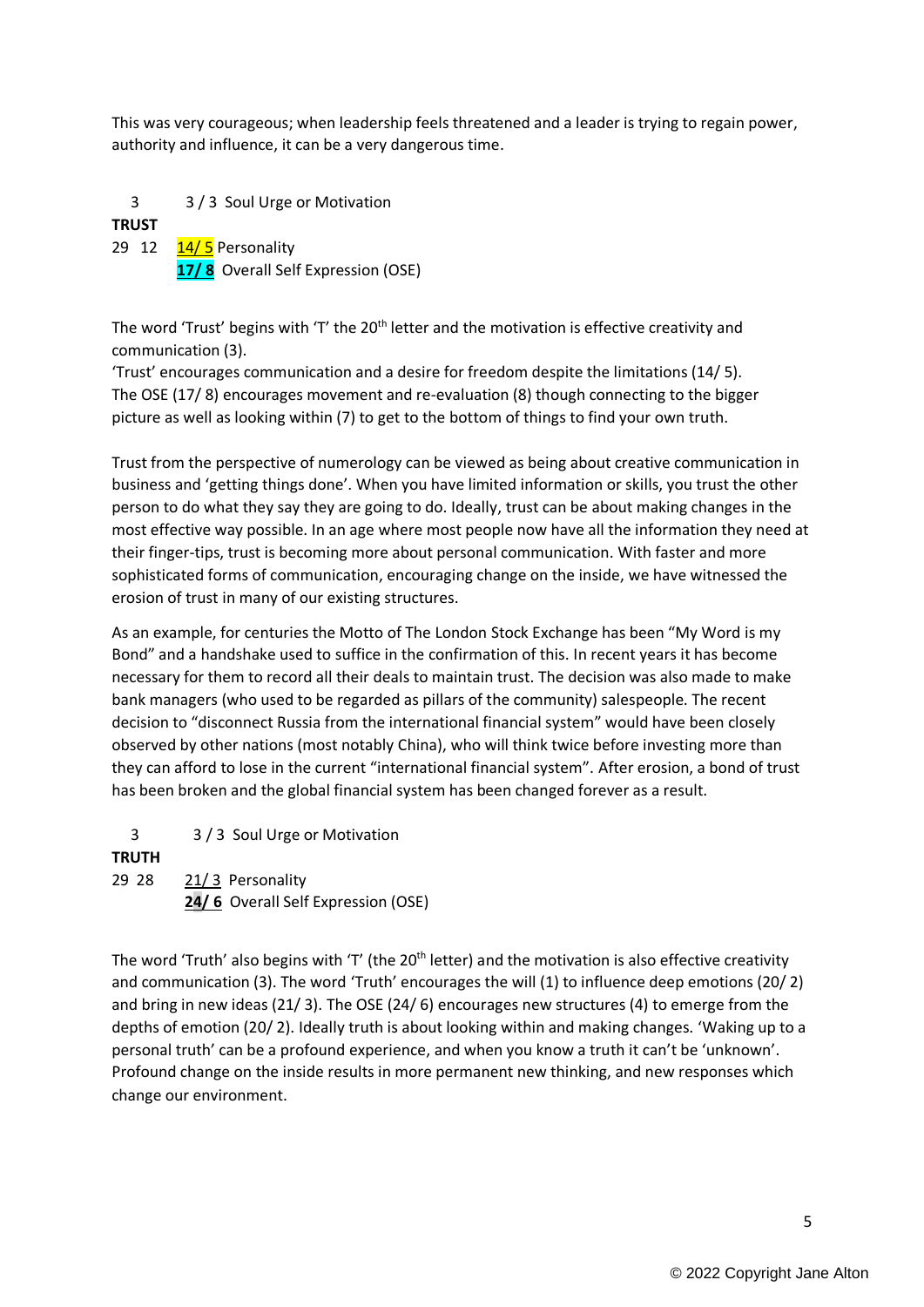## **Looking more closely at the current situation …**

| <b>Putin's Date of Birth: -</b><br>7 10 1952 17<br><b>26</b><br>$\mathbf{1}$<br>$\overline{8}$<br>8<br>$\frac{16}{7}$    | Zelenskyy's Date of Birth: -<br>1 1978 25<br>25<br>7<br><u>34</u><br>$\overline{7}$<br>$\overline{8}$<br>15<br>6                                          |
|--------------------------------------------------------------------------------------------------------------------------|-----------------------------------------------------------------------------------------------------------------------------------------------------------|
| First Goal $7 + 10$<br>$= 17/8$<br>Inner Work $1 + 9 + 5 + 2 = \frac{17}{8}$<br>Life Path<br><u>34/16/7</u>              | First Goal $25 + 1$<br>$= 26/8$<br>Inner Work $1 + 9 + 7 + 8 = 25/7$<br>Life Path<br>51/15/6                                                              |
| <b>VLADIMIR</b><br>43 44 9 24/ 6 Personality<br>43/16/7 Personal Intent (PI)                                             | 1 9 9 19/10/1 Soul Urge or Motivation 6 6 7 7 26/8 Soul Urge or Motivation<br><b>VOLODYMYR</b><br>4 3 4 4 9 24/6 Personality<br>50/5 Personal Intent (PI) |
| 12/3 Soul Urge or Motivation<br>39<br><b>PUTIN</b><br>725<br>14/5 Personality<br>26/8 Hereditory No.                     | 24/ 6/6 Soul Urge or Motivation<br>5 <sub>5</sub><br>77<br><b>ZELENSKYY</b><br>8 3 5 1 2<br>19/10/1 Personality<br><u>43/16/7</u><br>Hereditory No.       |
| 13/4 Soul Urge or Motivation<br>3 9 1<br><b>RUSSIA</b><br>11/2 Personality<br>9 11<br>24/6 Overall Self Expression (OSE) | 18/9<br>3 19 5<br>Soul Urge or Motivation<br><b>UKRAINE</b><br>16/7<br>29<br>5<br>Personality<br>34/16/7 Overall Self Expression (OSE)                    |

Both Putin and Zelenskyy are strongly influenced by 8 energy, especially when younger. The day and month of their birth dates generate 71/ 8, which indicates great will (1) born of great inner belief and conviction (70/ 7), as well as a need to re-evaluate (8) and subsequently manifest their personal visions according to their own personal truths. They both also share '8' first goals, and 88/ 16/ 7 is generated from Putin's Date of Birth - this encourages Putin to be a generator and may mean when he's not generating he can become explosive. Zelenskyy's First Goal, the motivation behind his Personal Intent and Putin's outer expression of Soul Work are all represented by 26/ 8 energy or 'Lord Karma' indicating they both feel responsible for changing profound patterns that would otherwise go on forever.

Throughout this conflict 'Putin' has been referred to by his surname, this is an indication of how he is perceived by many. Putin's Hereditory No. represents characteristics inherited from the family group he was born into, this vibrates to 26/8 energy. The letter 'Z' (used as a symbol by his followers) is the 26<sup>th</sup> letter of the alphabet, which indicates that he may be seen as representing a group that wants to bring about change. The name 'Putin' starts with the 7<sup>th</sup> letter of the alphabet 'P', which also encourages secrecy, (Putin will also be age 70 in October this year).

Putin's First Goal and Inner Work (17/ 8) represent a 'seeker of the truth' wanting to get to the bottom of things. This also indicates that 'trust' is a big issue for Putin, resulting in him distancing himself from others and preferring to trust only his inner voice.